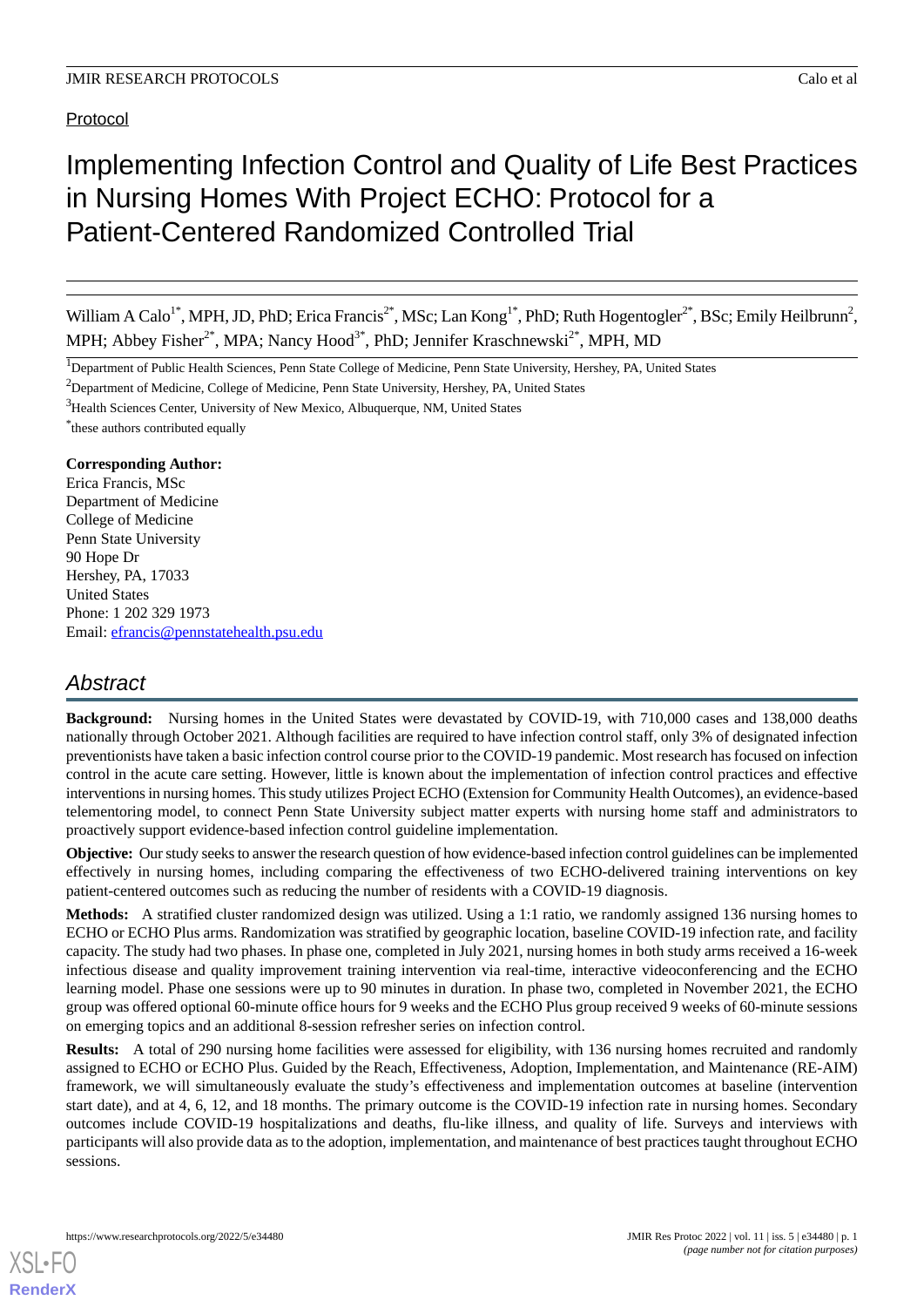**Conclusions:** A multipronged approach to improving infection control and emergency preparedness in nursing homes is important, given the toll that the COVID-19 pandemic has taken on residents and staff. The ECHO model has significant strengths when compared to traditional training, as it allows for remote learning delivered by a multidisciplinary team of experts, and utilizes case discussions that match the context and capacity of nursing homes.

**Trial Registration:** ClinicalTrials.gov NCT04499391; https://clinicaltrials.gov/ct2/show/NCT04499391

*(JMIR Res Protoc 2022;11(5):e34480)* doi: [10.2196/34480](http://dx.doi.org/10.2196/34480)

#### **KEYWORDS**

infection control; COVID-19; nursing home; telementoring; Project ECHO; case-based learning; patient-centered outcome; RE-AIM; randomized controlled trial; implementation; quality of life; best practice; guideline; comparison; effectiveness; intervention

# *Introduction*

Nursing homes were ground zero for the COVID-19 pandemic; over half of US nursing home residents were infected (710,000) and 1 in 10 (138,000) died of COVID-19 between March 2020 and October 2021 [[1](#page-8-0)]. The COVID-19 pandemic shines a spotlight on the infection control principles for some of the frailest, most vulnerable individuals in the United States [[2\]](#page-8-1). However, infectious disease outbreaks in nursing homes are not a new challenge, including organisms such as norovirus, influenza virus, and *Streptococcus* [[3\]](#page-8-2). Fortunately, 85.8% of US nursing home residents have been vaccinated against COVID-19, although vaccination alone is not sufficient to prevent outbreaks in the nursing home setting [[1\]](#page-8-0).

There are several reasons that infection control within the nursing home setting is a major challenge. Although facilities are required to have designated infection control staff, only 3% had taken a basic infection control course before the COVID pandemic [[4](#page-8-3)[-6](#page-9-0)]. A cross-sectional survey of randomly selected US nursing homes assessed their adherence to the Centers for Medicare and Medicaid Services' (CMS) final rule requiring these facilities to develop an infection control program, employing a trained infection preventionist. One-third of the sample (n=990) reported receiving an infection control deficiency citation [[7\]](#page-9-1). Other challenges to infection control include caregivers moving frequently between rooms, inconsistent hand washing, and vaccine hesitancy [\[7\]](#page-9-1). This highlights the need for a multipronged approach to infection control in nursing homes, which is key to battling COVID-19 and future infectious outbreaks in nursing homes.

The Centers for Disease Control and Prevention (CDC) outlines several strategies to assist nursing homes in addressing the pandemic [[8\]](#page-9-2). Unfortunately, these evidence-based infection control practices have failed to translate into effective implementation [[9\]](#page-9-3). Although guidelines may appear relatively straightforward, implementation requires organizational capacity, staff engagement, and problem-solving that can strain organizations lacking appropriate training, resources, and support. Identifying effective implementation for evidence-based practices is of critical importance to decision makers in addressing infection control in nursing homes and requires studying innovative approaches. Although significant research has focused on infection control in the acute care setting, little is known about the implementation of practices and effective interventions in nursing homes [\[7,](#page-9-1)[10\]](#page-9-4). A recent systematic

[XSL](http://www.w3.org/Style/XSL)•FO **[RenderX](http://www.renderx.com/)** review [\[11](#page-9-5)] on the effectiveness of preventing or reducing COVID-19 in nursing homes found little evidence linking interventions or strategies to robust data on effectiveness. Most of these studies were observational, with no randomized controlled trials (RCTs) reported to date.

This protocol describes a stratified cluster randomized design to evaluate an intervention utilizing Project ECHO (Extension for Community Health Outcomes), an evidence-based telementoring model to connect Penn State University infectious disease, geriatric, and nursing home experts with remote nursing home staff and administrators to proactively support evidence-based infection control guideline implementation. Our study seeks to answer the research question of how evidence-based infection control guidelines can be implemented effectively in nursing homes. Our primary aim was to compare the effectiveness of a 16-week infectious disease and quality improvement curriculum [[12\]](#page-9-6) (ECHO) versus ECHO *plus* a 9-week series on emerging COVID-19 topics and an 8-week infection control refresher series (ECHO Plus) on the number of nursing home residents with COVID-19. Our secondary aims were to compare the effectiveness of ECHO versus ECHO Plus on other patient-centered outcomes (COVID-19 hospitalizations and deaths, flu-like illness, and quality of life [QOL]) and evaluate the impact of intervention conditions on key implementation outcomes in nursing home facilities based on the Reach, Effectiveness, Adoption, Implementation, and Maintenance (RE-AIM) framework.

# *Methods*

#### **Ethics Approval and Informed Consent**

Approval for this study has been obtained from the Penn State Institutional Review Board at the Penn State College of Medicine in Hershey, Pennsylvania (STUDY00015883). All participants received information about the study and were asked to give consent before participating in the study.

#### **Study Design**

A stratified cluster randomized design was used. According to a 1:1 ratio, we randomly assigned 136 nursing homes (with approximately 16,700 residents) to ECHO or ECHO Plus. Randomization was stratified by geographic location (rural vs urban), baseline COVID-19 infection rate (some vs none), and facility capacity  $\langle 60 \rangle$  beds vs  $\geq 60$  beds). Patient-centered outcomes, including nursing home residents with COVID-19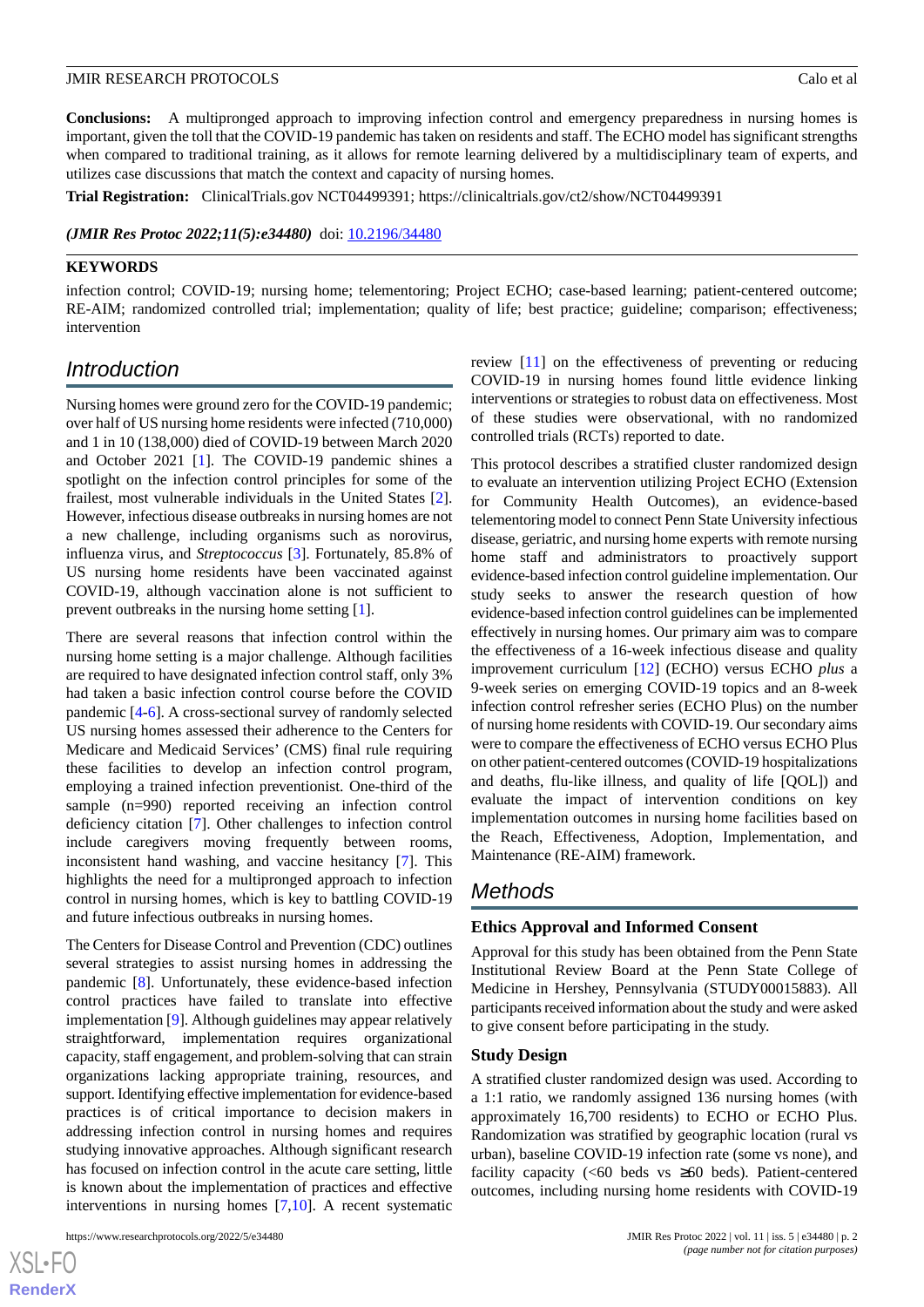infections, flu-like illness, COVID-19 hospitalizations, deaths, and QOL, were assessed at baseline (intervention start date), and at 4, 6, 12, and 18 months. Our study is guided by the RE-AIM framework to critically evaluate both effectiveness and implementation outcomes of the proposed cluster RCT [\[13\]](#page-9-7).

#### **Recruitment**

National nursing home lists were obtained using CMS data, state agency and nursing home association contact websites, and engaged stakeholders. We assessed 290 nursing homes for eligibility from national nursing home lists comprising a total of 2000 facilities, focusing primarily in Pennsylvania, but including other states in the Northeast and Midwest, including Connecticut, Delaware, Illinois, Indiana, Maryland, New Hampshire, New Jersey, New York, Ohio, Vermont, Virginia, and Wisconsin. Recruitment occurred from December 2020 to February 2021. In Pennsylvania, nursing homes were recruited through collaborations with key stakeholders, including state agencies and state nursing home organizations, through phone calls and emails. For nursing homes located in other states, we utilized lists obtained from Project ECHO at the University of New Mexico, and made phone calls and sent emails to either the director of nursing or nursing home administrator. Inclusion criteria included being a CMS-eligible facility and no prior participation in a prior ECHO-delivered COVID-19 intervention. Eligible nursing homes were asked to identify two nursing home staff members to participate in the study, and we encouraged participation by infection control staff and other facility

leadership (eg, medical director, director of nursing, administrators).

#### **Intervention**

The intervention for this study included the Agency for Healthcare Research and Quality (AHRQ) ECHO National Nursing Home COVID-19 Action Network [[12\]](#page-9-6), supported by AHRQ and in collaboration with Project ECHO at the University of New Mexico Health Sciences Center and the Institute for Healthcare Improvement (IHI). This network provided training and mentorship to nursing homes across the country to increase the implementation of evidence-based infection prevention and safety practices to protect residents and staff. Using the Project ECHO model of telementoring, all nursing homes received the intervention in two sequential phases from December 2020 to November 2021 ([Table 1](#page-2-0)).

During each session, nursing home staff participated in remote sessions led by a multidisciplinary specialist team consisting of subject matter experts from the following areas of expertise: emergency preparedness, nursing home operations, infectious disease and infection control, geriatrics, mental health, and quality improvement.

To incentivize participation, continuing education credits were awarded for attending live sessions. In addition, a stipend of US \$6000 was available through the AHRQ initiative to eligible facilities that participated in or viewed recordings for 13 out of 16 sessions in phase one.

<span id="page-2-0"></span>

|  |  |  | <b>Table 1.</b> Summary of comparators. |  |
|--|--|--|-----------------------------------------|--|
|--|--|--|-----------------------------------------|--|

| Study phase                             | ECHO <sup>a</sup>       | <b>ECHO Plus</b> |  |
|-----------------------------------------|-------------------------|------------------|--|
| <b>Phase one</b>                        |                         |                  |  |
| 16-week infection control ECHO          | √                       |                  |  |
| Quality Improvement component           | ✓                       | ✔                |  |
| <b>Phase two</b>                        |                         |                  |  |
| Nine-week office hours                  | $\checkmark$ (optional) |                  |  |
| Nine-week ECHO                          |                         | ✓                |  |
| Eight-week refresher series (fall 2021) |                         |                  |  |
|                                         |                         |                  |  |

<sup>a</sup>ECHO: Extension for Community Health Outcomes.

#### **Phase One**

#### *Overview*

Nursing homes in both study arms received the 16-week AHRQ ECHO National Nursing Home COVID-19 Action Network (Network) curriculum via real-time, interactive videoconferencing using Zoom at no cost to participants. The curriculum was developed specifically for this intervention in partnership between AHRQ, the University of New Mexico's ECHO Institute, and the IHI [[12\]](#page-9-6). Session recordings were available for those who were unable to participate live. Phase one sessions were up to 90 minutes in duration and held weekly for 4 months (16 sessions total) at regularly scheduled times.

All sessions followed the required program format for the Network as detailed below.

#### *Introductions*

Introductions (5 minutes) provide an inviting atmosphere, with participants including nursing home staff at the frontline in caring for patients and overseeing infection control policies and operations.

#### *Didactic Presentations*

Subject matter experts deliver two presentations of 10-15 minutes each on the week's topic ([Table 2](#page-3-0)), including a quality improvement topic delivered by an IHI expert.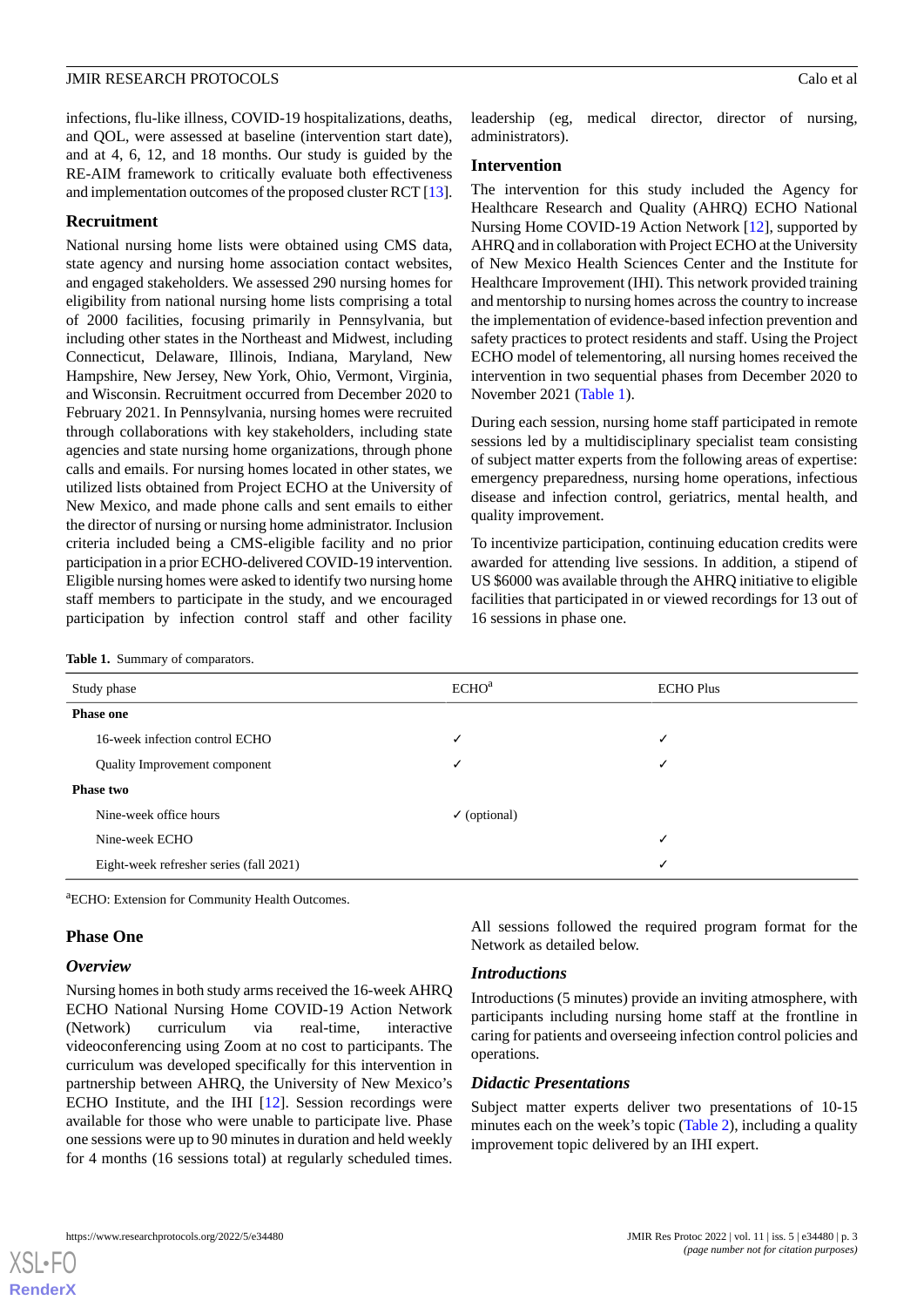<span id="page-3-0"></span>**Table 2.** Phase one curriculum topics.

| Week           | Topic                                                                                                                                                              |
|----------------|--------------------------------------------------------------------------------------------------------------------------------------------------------------------|
| 1              | Preventing and limiting the spread of COVID-19 in nursing homes                                                                                                    |
| $\overline{2}$ | Infection prevention and management: guidance and practical approaches for use of personal protective equipment during COVID-19                                    |
| 3              | COVID-19 vaccine information and rollout                                                                                                                           |
| 4              | Vaccine wrap-up and infection prevention and management: promoting solutions for making the built environment safer, and guidance<br>for cleaning and disinfecting |
| 5              | The role of certified nursing assistants in managing and supporting residents and families during COVID-19                                                         |
| 6              | Managing social isolation during COVID-19: perspectives on staff and residents                                                                                     |
| 7              | Infection prevention and management: approaches to cohorting during COVID-19                                                                                       |
| 8              | Promoting safe care transitions during COVID-19 -admissions, discharges, and transfers                                                                             |
| 9              | Supporting the emotional well-being of staff caring for residents during COVID-19                                                                                  |
| 10             | COVID-19 community transmission and nursing home screening strategies                                                                                              |
| 11             | Advance care planning in the time of COVID-19                                                                                                                      |
| 12             | COVID-19 testing for nursing homes                                                                                                                                 |
| 13             | Promoting safe visitation and nursing home reopening during COVID-19                                                                                               |
| 14             | Staff returning to work safely during COVID-19                                                                                                                     |
| 15             | Interprofessional team management of mild cases of COVID-19                                                                                                        |
| 16             | Effective leadership and communication during COVID-19                                                                                                             |

# *Case Presentations*

### Typically, each session includes case-based discussions (1-2 cases/session, 30 minutes) to ensure mastery of the content and skills. Each participant presents at least one case during the program. Other participants are encouraged to ask clarifying questions and weigh in on recommendations, followed by ECHO experts who provide advice on addressing each case using best practices. Recommendations are summarized verbally during the session and sent via email. To protect patient confidentiality, cases are presented without protected health information using a standard REDCap case form.

## *Question and Answer Period*

Participants were invited to join an optional question-and-answer session (30 minutes) to further discuss curriculum topics or new challenges in nursing homes.

## *Close and Debrief*

All sessions conclude (5 minutes) with a reminder to complete the session evaluation as provided by the AHRQ, and the subject matter experts encourage participants to put into practice what they have learned, which is later assessed.

## **Phase Two**

The ECHO Plus group received 9 weeks of live 60-minute ECHO sessions instead of office hours, following the format described for phase one and covering emerging topics ([Table](#page-4-0) [3\)](#page-4-0) developed by the research team specifically for this intervention. These topics were identified as timely and important by our stakeholders, subject matter experts, and feedback from participating nursing homes. If nursing home staff were unable to attend the session live, they were offered the recording of that session. In addition, ECHO Plus facilities received an additional 8-session refresher series running from September to November 2021, providing an opportunity to further cover topics that are part of the CDC infection control training and prioritized by our stakeholders and nursing home participants.

The ECHO group was offered the option to participate in phase two of the AHRQ ECHO National Nursing Home COVID-19 Action Network, which consisted of nine weekly 60-minute office hours, in which participants could drop in on an as-needed basis to ask specific questions and receive guidance from our experts on a variety of topics. Although the ECHO group did not receive a brief lecture, we ensured that all session resources shared with the ECHO Plus group, including PowerPoint presentations, were made available to them in a shared online folder.

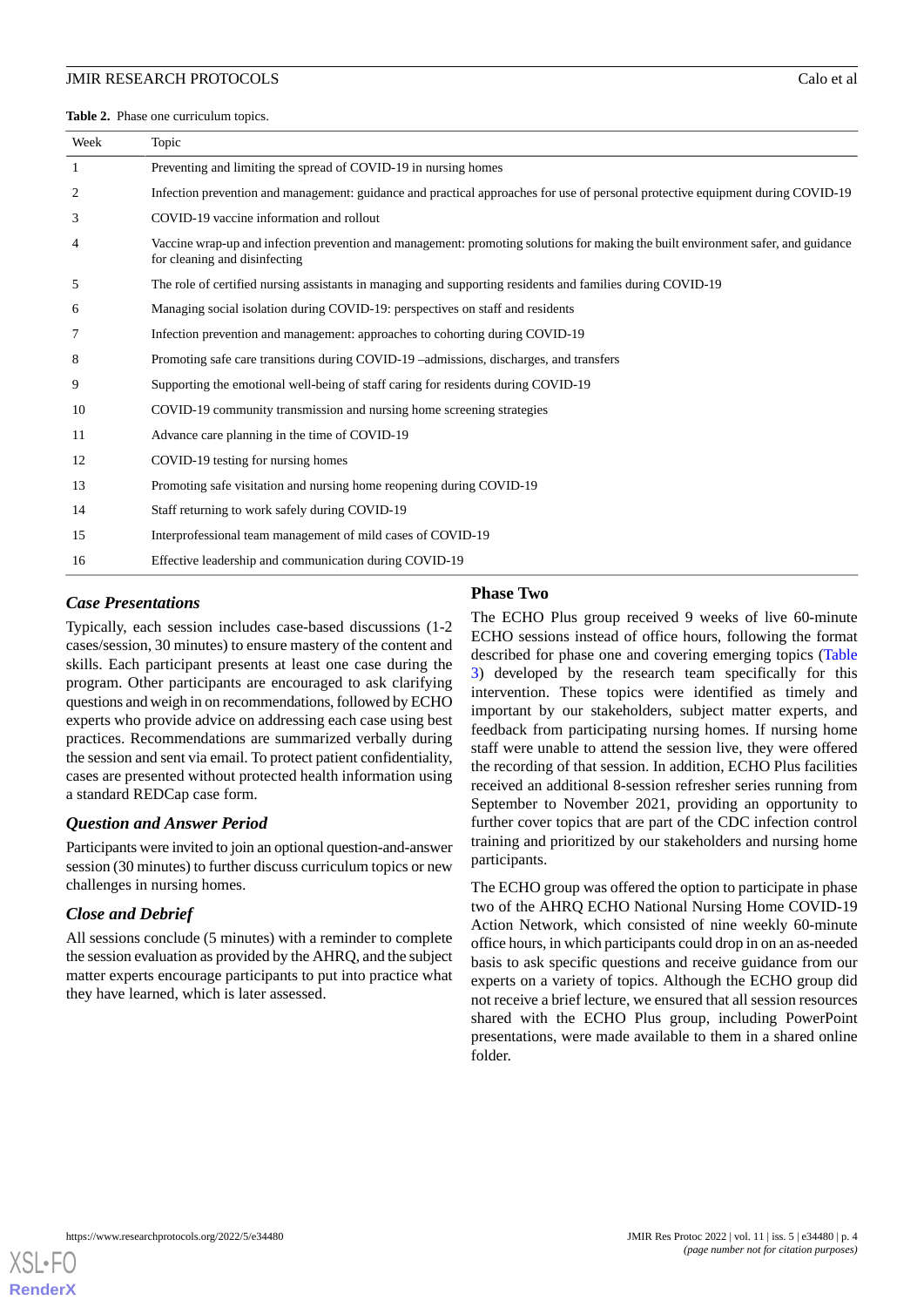<span id="page-4-0"></span>**Table 3.** Phase two curriculum topics for ECHO Plus.

| Week | Nine-week emerging topic series                                                  | Eight-week refresher series                                                                                                                                                         |
|------|----------------------------------------------------------------------------------|-------------------------------------------------------------------------------------------------------------------------------------------------------------------------------------|
| 1    | COVID-19 variants and vaccine hesitancy                                          | Monoclonal treatment, updates on variants/visitation, flu season and<br>COVID-19                                                                                                    |
| 2    | Crisis management and communication                                              | Booster updates/new guidelines, vaccines versus natural infection/long<br>COVID, vaccine mandates for staff (impact on staffing), vaccine<br>myths                                  |
| 3    | Resident quality of life/social isolation                                        | Navigating and interpreting regulatory and nonregulatory state DOH <sup>a</sup><br>and federal CMS <sup>b</sup> /CDC <sup>c</sup> guidelines: What is a "must" versus a<br>"should" |
| 4    | Grief and loss (for staff, residents, and resident families)                     | Rounding, audits/checklists, staff onboarding, and training                                                                                                                         |
| 5    | Role of the medical director                                                     | Social isolation and grief refresher: trauma-informed care for residents<br>and staff                                                                                               |
| 6    | Other staff roles (activities, facilities management, dining/food ser-<br>vices) | Occupational Safety and Health Administration compliance training<br>(including volunteers and contractors)                                                                         |
| 7    | COVID-19 updates (information on boosters, new data, new guid-<br>ance)          | Emergency preparedness: now and in the future, nursing facilities as<br>part of US critical infrastructure                                                                          |
| 8    | Sustainability of best practices                                                 | Staff and leadership burnout and turnover; institutional knowledge                                                                                                                  |
| 9    | What's next? Ongoing quality Improvement                                         | $N/A^d$                                                                                                                                                                             |

<sup>a</sup>DOH: Department of Health.

<sup>b</sup>CMS: Centers for Medicare and Medicaid Services.

<sup>c</sup>CDC: Centers for Disease Control and Prevention.

 $d_{N/A}$ : not applicable.

#### **Stakeholder Engagement**

<span id="page-4-1"></span>We strengthened the patient-centeredness of the study with the addition of a stakeholder advisory board [\(Figure 1](#page-4-1)), including engagement on multiple levels in the proposed study's planning and design. The stakeholder advisory board meets every other month, and once annually for a longer meeting, including nursing home patients and their families, nursing home staff/administration, state and federal policymakers, payers, and

state professional organizations. These synergistic partnerships across all facets of nursing home care will ensure that our research continually focuses on what matters to stakeholders. We have engaged each of our stakeholders in development of this protocol and their input has shaped the study design. Stakeholders weigh in on important aspects of the study, including recruitment, data collection and analysis, and dissemination.

**Figure 1.** Patient-centered micro network.

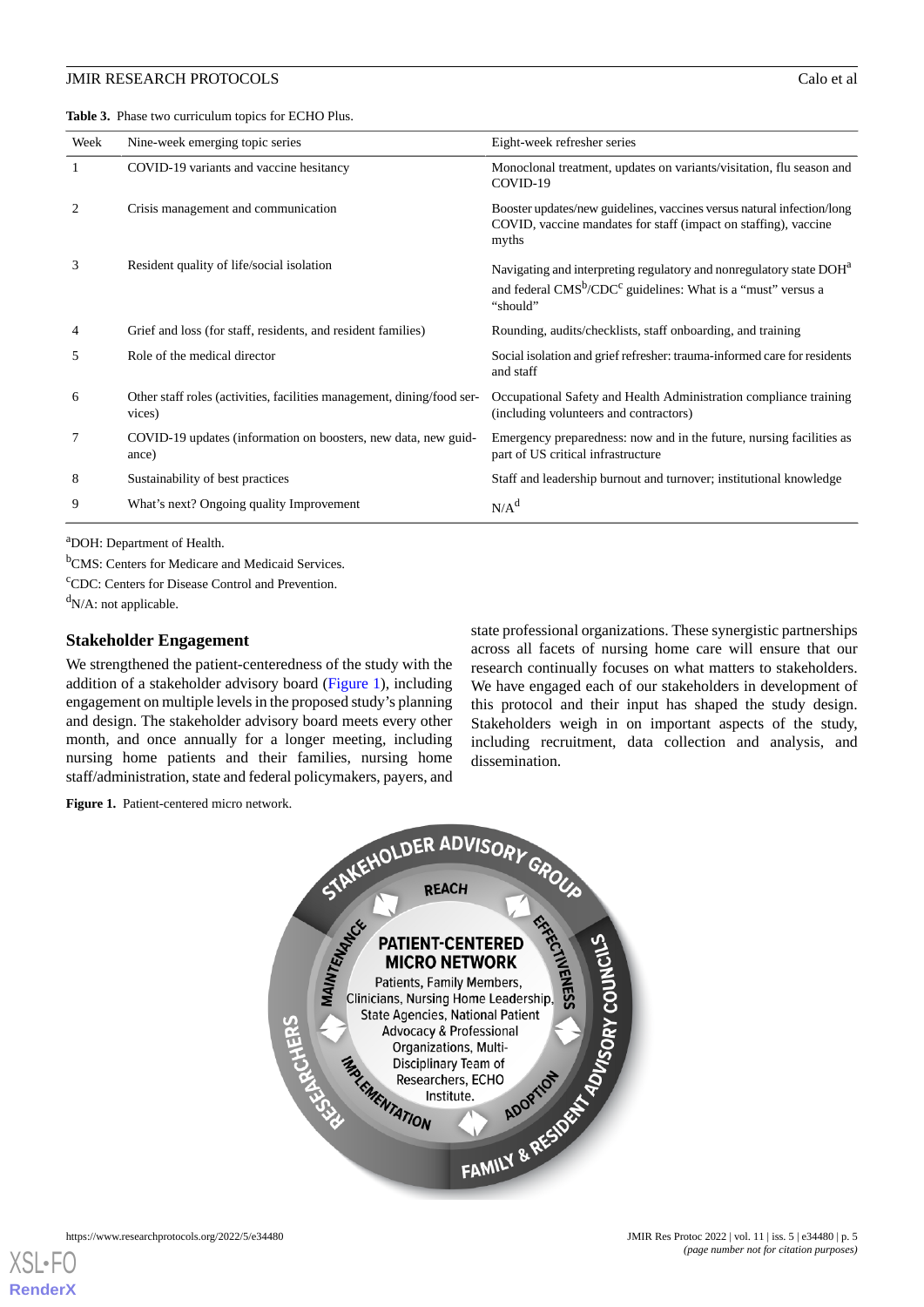#### **Proposed Outcomes**

Guided by the RE-AIM framework [\[13\]](#page-9-7), we will simultaneously evaluate the study effectiveness and implementation outcomes ([Table 4\)](#page-5-0). We will evaluate different aspects of implementation practices in nursing homes. These outcomes will be assessed at baseline (intervention start date), and at 4, 6, 12, and 18 months. These data will be collected using publicly available data sets maintained by federal and state health agencies, validated tools adapted to this project, and interviews with nursing home staff.

The primary outcome is the COVID-19 infection rate in nursing homes (effectiveness). Deidentified patient data will be obtained using the Nursing Home COVID-19 Public File [[1\]](#page-8-0) along with three secondary outcomes: flu-like illness, COVID-19 hospitalizations, and deaths. Specifically, the variables that will be assessed include resident weekly and total admissions, resident weekly and total COVID-19 deaths, number of residents with new influenza, and number of residents with acute respiratory illness symptoms excluding COVID-19 and/or influenza. These data are also available for staff. Nursing home resident QOL will be measured using CMS' Minimum Data Set [\[14](#page-9-8)], including emotional, symptom and functional statuses, behavioral disturbances, social support, patient engagement, and shared decision-making. CMS data will be linked to participating nursing homes.

Using the RE-AIM framework [[13\]](#page-9-7), we will collect several measures to assess how ECHO and ECHO Plus are utilized in nursing homes as implementation outcomes. We will measure reach by assessing the characteristics of nursing homes and staff who participate in the study and those who do not. We will then compare these data to the overall characteristics of nursing homes to assess representativeness. To accomplish this, we will record and categorize participation in each session (eg, number of staff per nursing home site, role of participants in nursing homes, engagement in sessions). At the beginning of each ECHO session, we ask that all participants place their name, email address, and affiliation in the chat box. In addition, we pull Zoom reports to identify participants and the length of time they joined each session (to ensure full participation). We also offer continuing education credits, which is a second opportunity to record engagement and assess quality dimensions that explain participation (eg, satisfaction, acceptability). We evaluate adoption by assessing the characteristics of adopters, as well as barriers and facilitators, using a set of validated instruments adapted to this project, including measures to assess inner and outer contexts of nursing homes [[15\]](#page-9-9), the Organizational Readiness for Implementing Change (ORIC) scale [[16\]](#page-9-10), the Practice Adaptive Reserve (PAR) scale [[17\]](#page-9-11), and the Change Process Capacity Questionnaire (CPCQ) [[18\]](#page-9-12).

<span id="page-5-0"></span>**Table 4.** Proposed study outcomes mapped to the Reach, Effectiveness, Adoption, Implementation, and Maintenance (RE-AIM) framework.

| Study outcomes | Description                                                                                                                                                                                             | Data source (timing of assessment)                                                                                                                                                                |
|----------------|---------------------------------------------------------------------------------------------------------------------------------------------------------------------------------------------------------|---------------------------------------------------------------------------------------------------------------------------------------------------------------------------------------------------|
| Reach          | Absolute number, proportion, and representativeness of nurs-<br>ing homes and staff who <i>agree to participate</i>                                                                                     | Study recruitment logs and staff survey (baseline)                                                                                                                                                |
| Effectiveness  | COVID-19 infection rate ( <i>primary outcome</i> ); flu-like illness,<br>hospitalizations, deaths, quality of life (secondary outcomes)                                                                 | National COVID-19 Nursing Home data file and CMS <sup>a</sup><br>Minimum Data Set (baseline, 4, 6, 12, 18 months)                                                                                 |
| Adoption       | Absolute number, proportion, and representativeness of nurs-<br>ing homes and staff who <i>initiate</i> and <i>complete</i> the ECHO <sup>b</sup><br>series, and barriers and facilitators for adoption | Study participation logs; staff survey (baseline, 6 months)<br>with validated measures, including ORIC <sup>c</sup> , PAR <sup>d</sup> , and<br>$CPCOe$ ; and key informant interviews (6 months) |
| Implementation | Nursing home staff knowledge and attitudes toward the various<br>intervention functions and components, their level of imple-<br>mentation, and barriers and facilitators for implementation            | Selected items from the CDC <sup>f</sup> Preparedness Checklist; staff<br>surveys (baseline, 6, 12 months) with validated measures;<br>and key informant interviews (6 months)                    |
| Maintenance    | Extent to which implemented guidelines for emergency pre-<br>paredness in an infectious disease outbreak become part of<br>nursing home policies postintervention                                       | Key informant interviews (12 months)                                                                                                                                                              |

<sup>a</sup>CMS: Centers for Medicare and Medicaid Services.

<sup>b</sup>ECHO: Extension for Community Health Outcomes.

<sup>c</sup>ORIC: Organizational Readiness for Implementing Change scale.

<sup>d</sup>PAR: Practice Adaptive Reserve scale.

<sup>e</sup>CPCQ: Change Process Capacity Questionnaire.

<sup>f</sup>CDC: Centers for Disease Control and Prevention.

Implementation will be assessed in nursing homes (enactment fidelity) using CDC's COVID-19 Preparedness Checklist [\[19](#page-9-13)] for nursing homes as well as barriers and facilitators (ie, Implementation Climate questionnaire, Key Driver Implementation scale) [[20\]](#page-9-14). For maintenance, we will assess policies nursing homes utilize to incorporate best-practice guidelines on addressing COVID-19, quality improvement, and infection control into routine practice. All staff survey data on

https://www.researchprotocols.org/2022/5/e34480 **JMIR Res Protoc 2022 | vol. 11 | iss. 5 | e34480 | p. 6** 

 $XS$  $\cdot$ FC **[RenderX](http://www.renderx.com/)** implementation outcomes will be collected through REDCap. Our implementation evaluation will also include key informant interviews with a subsample of nursing home administrators and staff (n=30) following an explanatory-sequential design. With this design, our team will use interview discussions to further explain the effectiveness results of the study (infection rates, hospitalizations, and deaths) in the words of the implementers themselves, as well as strategies being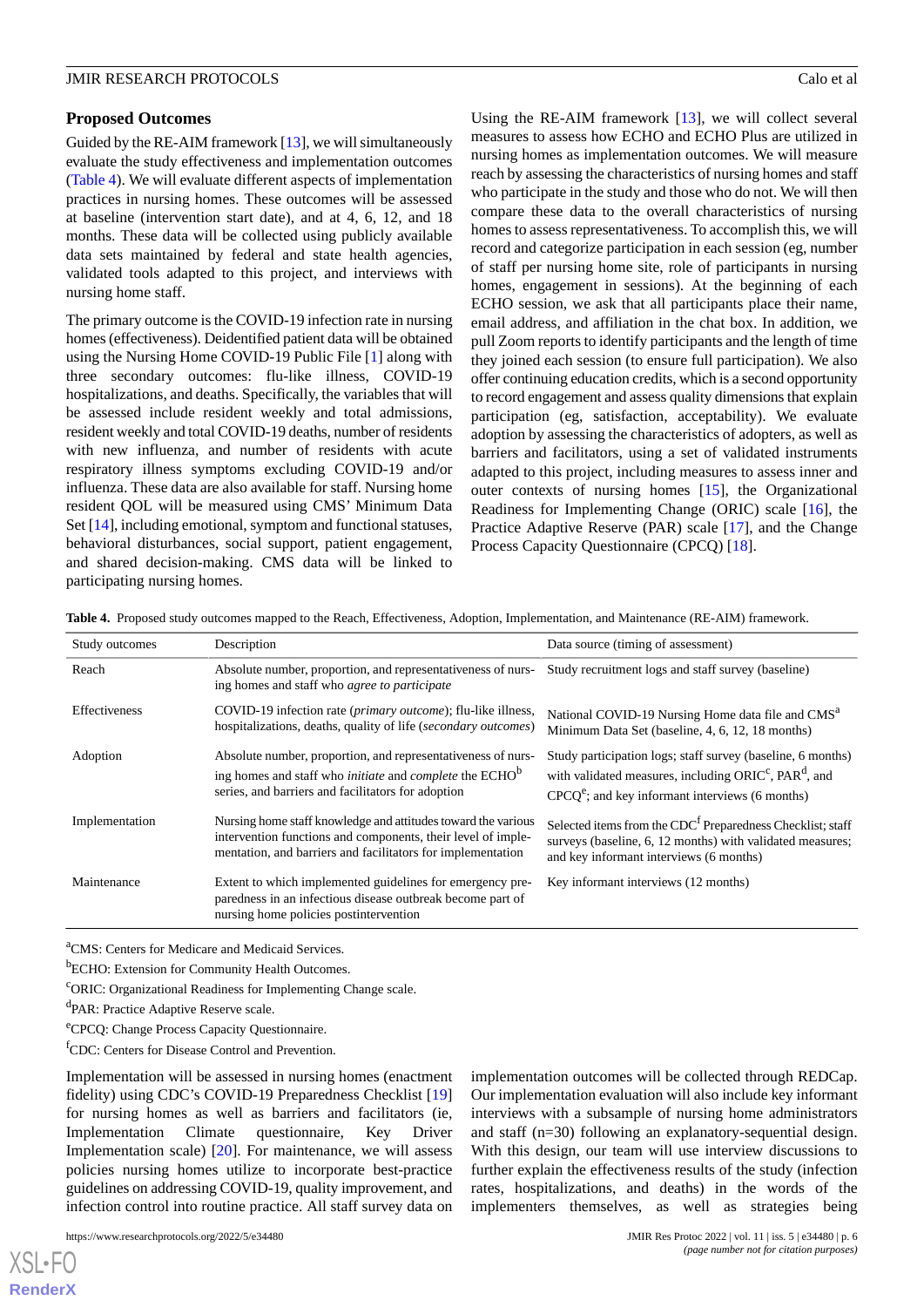COVID-19 vaccine rollout in nursing home facilities). Main guiding questions (probing questions will be added as needed) are organized under three major themes ([Textbox 1\)](#page-6-0).

<span id="page-6-0"></span>**Textbox 1.** Interview guide (6 months).

**Theme 1: Experience with COVID-19**

Q1. How did the infrastructure of your organization (size, networks, or physical layout) affect the study outcomes?

Q2. Did you have sufficient resources to implement and administer the strategies presented in ECHO sessions?

Q3. Do you consider that the participation of your nursing home facility in the study was a success or a burden? Why?

#### **Theme 2: ECHO Intervention**

Q4. How does the intervention compare to other alternatives that may have been considered or that you know about?

Q5. What is your perception on the quality of the ECHO sessions and supporting materials? Did they meet your expectations?

Q6. Tell me a new strategy that your facility implemented in the past 6 months because of participating in this study.

#### **Theme 3: Vaccine Rollout**

Q7. Describe your facility's experience with the COVID-19 vaccine rollout. What are you doing to ensure that new residents get vaccinated?

Q8. What is your facility doing to increase vaccine confidence and uptake among staff?

### **Power Analysis**

According to the CMS weekly data as of April 2021, the average weekly COVID-19 infection rate was 0.1%, the average number of residents in nursing homes (cluster size) was around 75-80, and the coefficient of variation of cluster size was approximately 0.76. Assuming a 1% infection rate in the ECHO arm over the 9 weeks when additional topic sessions are provided in the ECHO Plus arm, our study will have 80% power to detect a significant intervention effect if the infection rate is reduced to below 0.3% in the ECHO Plus arm. This calculation was based on a two-sided statistical test of difference between Poisson rates at  $\alpha$ =.05 and an intracluster correlation coefficient≤0.01.

#### **Data Analysis**

#### *Overview*

We will test the effectiveness of the ECHO Plus group by performing both individual-level analyses and cluster-level (nursing homes) analyses following the intention-to-treat principle. All statistical tests will be two-sided, with P<.05 considered statistically significant. We will compare the observed confounders between two study arms and adjust them in the analysis if they are not balanced by design. To account for intracluster correlations within nursing homes, we will use multilevel models such as mixed effects models or marginal models based on the generalized estimating equation (GEE) method to estimate the intervention effect. Outcomes at 6 months will be analyzed using generalized linear models, with an appropriate link function depending on outcome type. The intervention effect on infection risk will be estimated as the odds ratio or incidence rate ratio based on logistic, Poisson, or negative binomial regressions. State and cohort variations will be examined and accounted for using fixed or random effects in the models. Characteristics of residents (eg, age, gender, cognitive function/dementia) and nursing homes (eg, size, quality, baseline infection rate) will be adjusted. Using all measures at baseline, and at 4, 6, 12, and 18 months, we will perform longitudinal analysis to evaluate if the intervention

[XSL](http://www.w3.org/Style/XSL)•FO **[RenderX](http://www.renderx.com/)**

effect changes over time using the same modeling approach but adding additional variables for time and time-by-intervention interaction. Correlations of repeated measures for the same resident will be considered in model estimation.

For cluster-level analyses, since the aggregated outcomes (infection, hospitalization) are rates or proportions between 0 and 1 instead of being binary or count variables, we will use β regression to model them with a logit link function so that the coefficient can be interpreted as a log odds ratio. We will also perform longitudinal analysis for aggregated outcomes based on β regression.

#### *Subgroup Analysis*

We hypothesize that the ECHO Plus effect is heterogeneous and expect stronger intervention effects in subgroups without cognitive dysfunction/dementia as well as in those who are younger. Subgroup analysis regarding key participant factors will be performed similarly to examine potential heterogeneity of intervention effects, further tested by interaction analysis. If the data are sufficient, we plan to explore the heterogeneity of the intervention effect on infection rate based on the key participant factors such as age group, gender, dementia, insurance status, and race/ethnicity.

#### *Missing Data*

We plan to record and report all reasons for dropout and missing data. Both mixed effects models and marginal models based on GEE methods are valid if the outcome data are missing completely at random. For data missing at random (ie, depends on observed data only), mixed models can still provide valid inference and the weighted GEE methods will be considered to account for this type of missing data. We will also conduct sensitivity analyses to examine the robustness of results to missing data. Multiple imputation methods will be used to address the missing data in the covariates.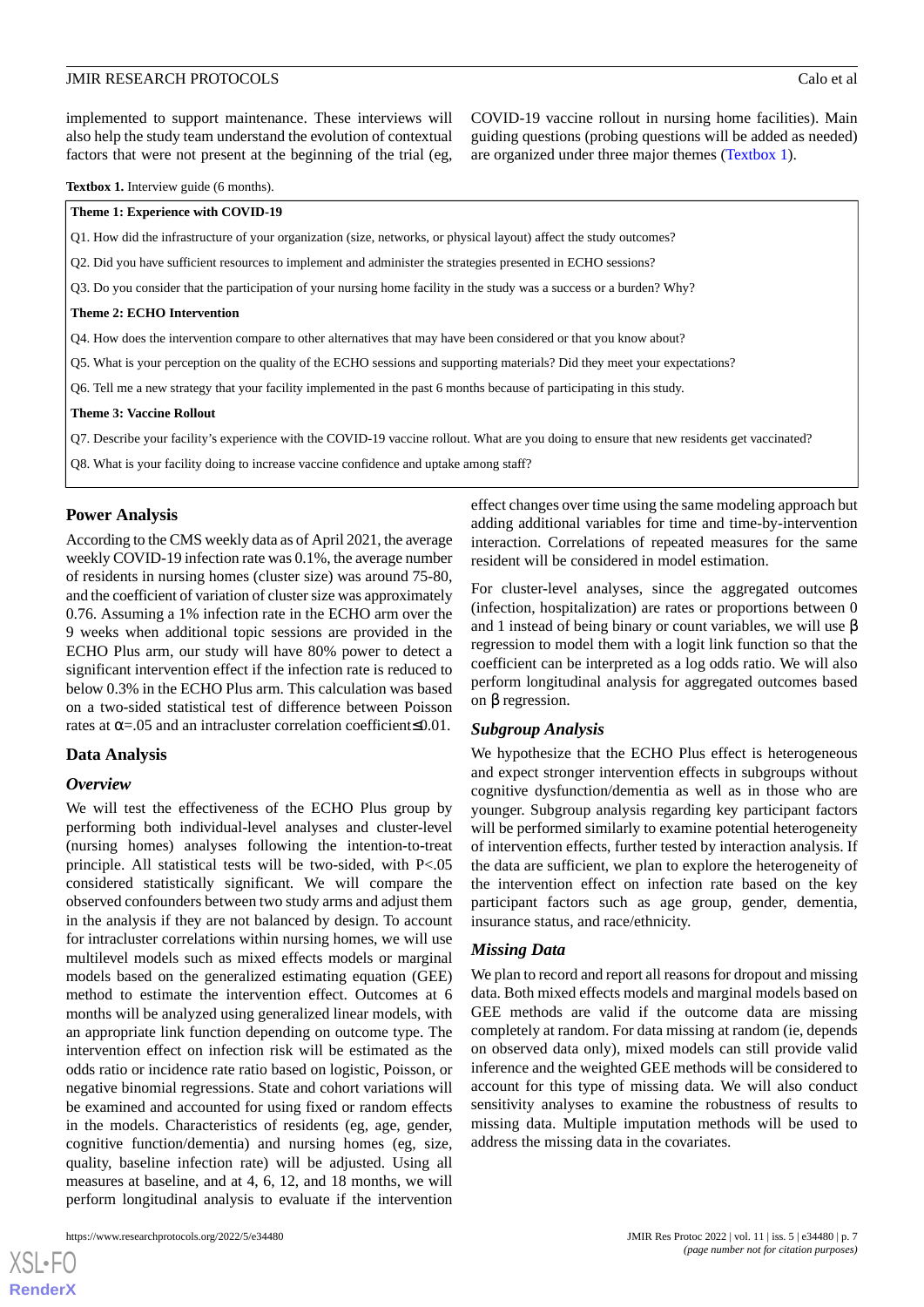# *Results*

We assessed 290 nursing home facilities for eligibility and 136 nursing homes were enrolled and randomly assigned to ECHO or ECHO Plus ([Figure 2\)](#page-7-0). Phase one of the study was completed in July 2021 and phase two was completed in November 2021. Only six nursing home facilities dropped out.

Participating nursing home facilities were divided into six cohorts of up to 25 facilities each ([Figure 3](#page-7-1)). This size allowed for maximum engagement in discussions during sessions. Further, as of April 2022, we have completed most interim assessments of primary and secondary outcomes, and we expect to finalize all data collection activities in August 2022, including our primary outcome evaluation at 18 months postintervention.

<span id="page-7-0"></span>



#### <span id="page-7-1"></span>**Figure 3.** Study timeline.



 $XS$  • FOR **[RenderX](http://www.renderx.com/)**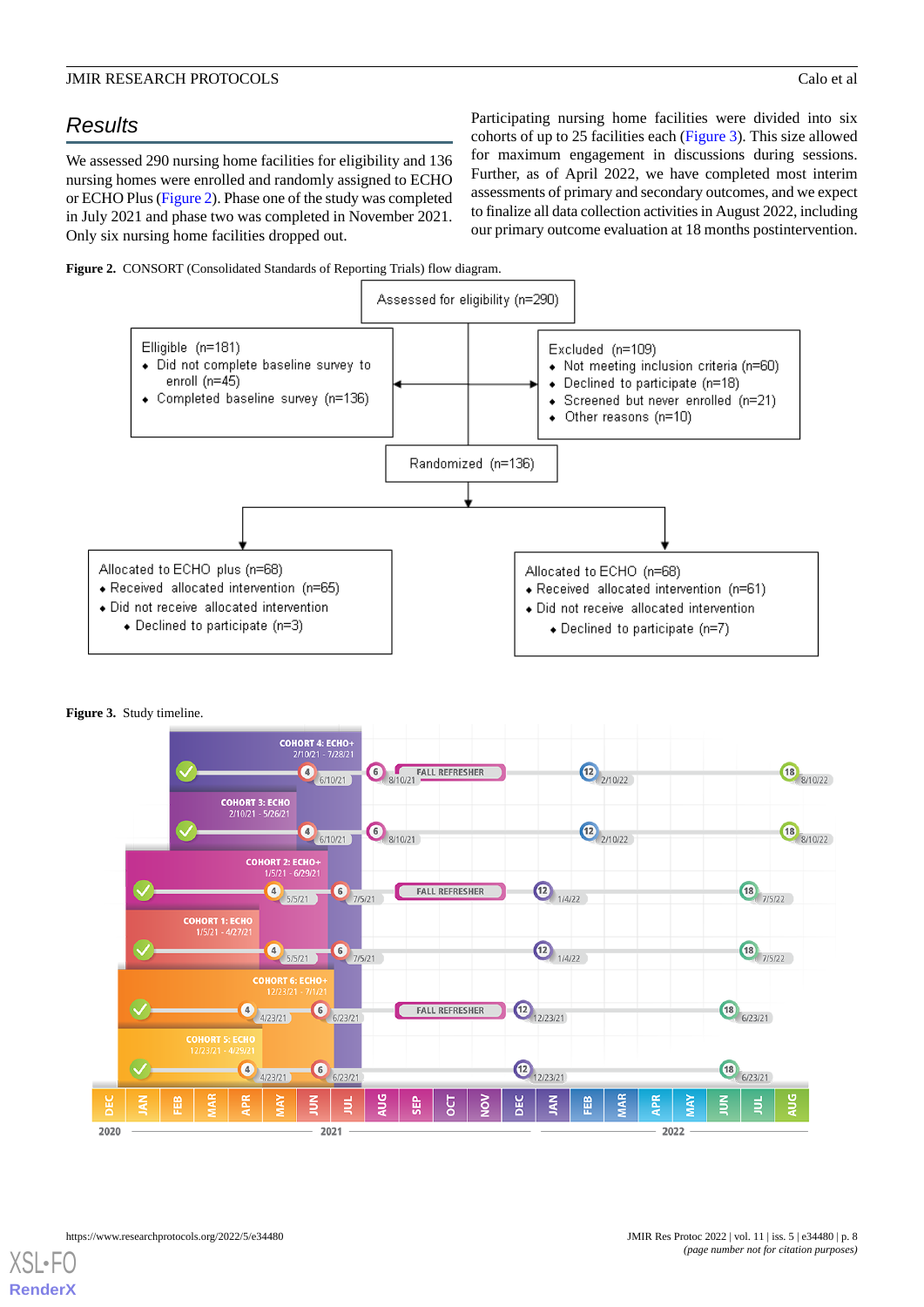# *Discussion*

Our study was part of the larger AHRQ ECHO National Nursing Home COVID-19 Action Network. The 136 nursing homes enrolled in our study were among the 9058 sites in all 50 states, the District of Columbia, and Puerto Rico that benefited from no-cost training and mentorship to better protect their residents and staff against COVID-19. All of our intervention activities were completed in November 2021 and we expect to conclude our data collection activities in August 2022, which is 18 months postintervention. We hypothesize that nursing homes engaged in the ECHO Plus intervention will have fewer COVID-19 infections than those in the ECHO intervention after 18 months. Similarly, we hypothesize that nursing home participation in ECHO Plus will significantly improve QOL and decrease COVID-19 hospitalizations and deaths compared to the ECHO intervention.

Although little evidence was available on how to address COVID-19 in nursing homes, our study protocol was informed by formative work we conducted at the beginning of the pandemic. We conducted a needs assessment in April 2020 with nursing home administrators and staff (n=71) that indicated several challenges to implementing infection control strategies, including lack of infection control training, managing resident transfers, preventing transmissions, information overload, and staff well-being. We also launched a pilot COVID-19 ECHO series for health care providers, which engaged 16 nursing homes in Pennsylvania. This formative work demonstrated our team's existing infrastructure and ability to rapidly recruit and engage nursing homes in research studies and provided a critical foundation to this protocol.

If we find our intervention to be effective, we strongly believe this work has great potential for dissemination and implementation. First, we are partnering with the leading institution of the ECHO model, the University of New Mexico, so that our project findings can be easily disseminated across the 240 US institutions offering ECHO. We will also create a dissemination package with curriculum, data collection instruments, and an operations manual to facilitate the use of this project by other ECHO sites. Equally important, this study is disseminable because it was designed using the RE-AIM framework. For instance, understanding aspects of reach, adoption, implementation, and maintenance will assist potential new implementers to assess how amenable the intervention is for their own use. Guided by the RE-AIM framework, we are collecting and evaluating data that are easy to understand and apply in real-world community and clinical settings where research resources are limited. Thus, the RE-AIM framework will greatly strengthen our dissemination capability by providing simplified, pragmatic, user-centered, and theory-driven information to increase the adoption of study findings in additional US nursing home sites.

In conclusion, a multipronged approach to improving infection control and emergency preparedness in nursing homes is critically important, given the toll the COVID-19 pandemic has taken on residents and staff. The ECHO model has significant strengths when compared to traditional training in that it allows for remote learning delivered by a multidisciplinary team of experts, and utilizes case discussions that match the context and capacity of nursing homes. Learners can make real-time changes in practice, as participation equips them to make timely and informed health decisions while leveraging the expertise of specialists during this rapidly evolving pandemic. Understanding how evidence-based infection control guidelines can be implemented effectively in nursing homes is urgently needed, which will have an immediate impact now and for future pandemics.

# **Acknowledgments**

Research reported in this publication was partially funded through a Patient-Centered Outcomes Research Institute (PCORI) Award (COVID-2020C2-10728) and partially supported by the National Center for Advancing Translational Sciences, National Institutes of Health (NIH), through grant UL1 TR002014. The Project ECHO intervention used in this research was partially supported by Contract No 75Q80120C00003 from the Agency for Healthcare Research and Quality (AHRQ), US Department of Health and Human Services (HHS). The content is solely the responsibility of the authors and does not necessarily represent the official views of PCORI, its Board of Governors or Methodology Committee, AHRQ, HHS, or the NIH.

# <span id="page-8-0"></span>**Conflicts of Interest**

<span id="page-8-1"></span>JK served on an advisory board for Sanofi on addressing health disparities in influenza vaccination rates in primary care from October through November 2021. The other authors have no conflicts of interest to declare.

# <span id="page-8-2"></span>**References**

- <span id="page-8-3"></span>1. COVID-19 Nursing Home Data. Centers for Medicare and Medicaid Services. URL: [https://data.cms.gov/covid-19/](https://data.cms.gov/covid-19/covid-19-nursing-home-data) [covid-19-nursing-home-data](https://data.cms.gov/covid-19/covid-19-nursing-home-data) [accessed 2021-10-15]
- 2. Barnett ML, Grabowski DC. Nursing homes are ground zero for COVID-19 pandemic. JAMA Health Forum 2020 Mar 24;1(3):e200369 [\[FREE Full text](https://jamanetwork.com/channels/health-forum/fullarticle/2763666)] [doi: [10.1001/jamahealthforum.2020.0369](http://dx.doi.org/10.1001/jamahealthforum.2020.0369)]
- 3. Serious infections and outbreaks occurring in LTCFs. Centers for Disease Control and Prevention. URL: [https://www.](https://www.cdc.gov/longtermcare/staff/report-publications.html) [cdc.gov/longtermcare/staff/report-publications.html](https://www.cdc.gov/longtermcare/staff/report-publications.html) [accessed 2022-05-03]
- 4. Kaur J, Stone PW, Travers JL, Cohen CC, Herzig CTA. Influence of staff infection control training on infection-related quality measures in US nursing homes. Am J Infect Control 2017 Sep 01;45(9):1035-1040 [[FREE Full text](http://europepmc.org/abstract/MED/28625699)] [doi: [10.1016/j.ajic.2017.04.285](http://dx.doi.org/10.1016/j.ajic.2017.04.285)] [Medline: [28625699\]](http://www.ncbi.nlm.nih.gov/entrez/query.fcgi?cmd=Retrieve&db=PubMed&list_uids=28625699&dopt=Abstract)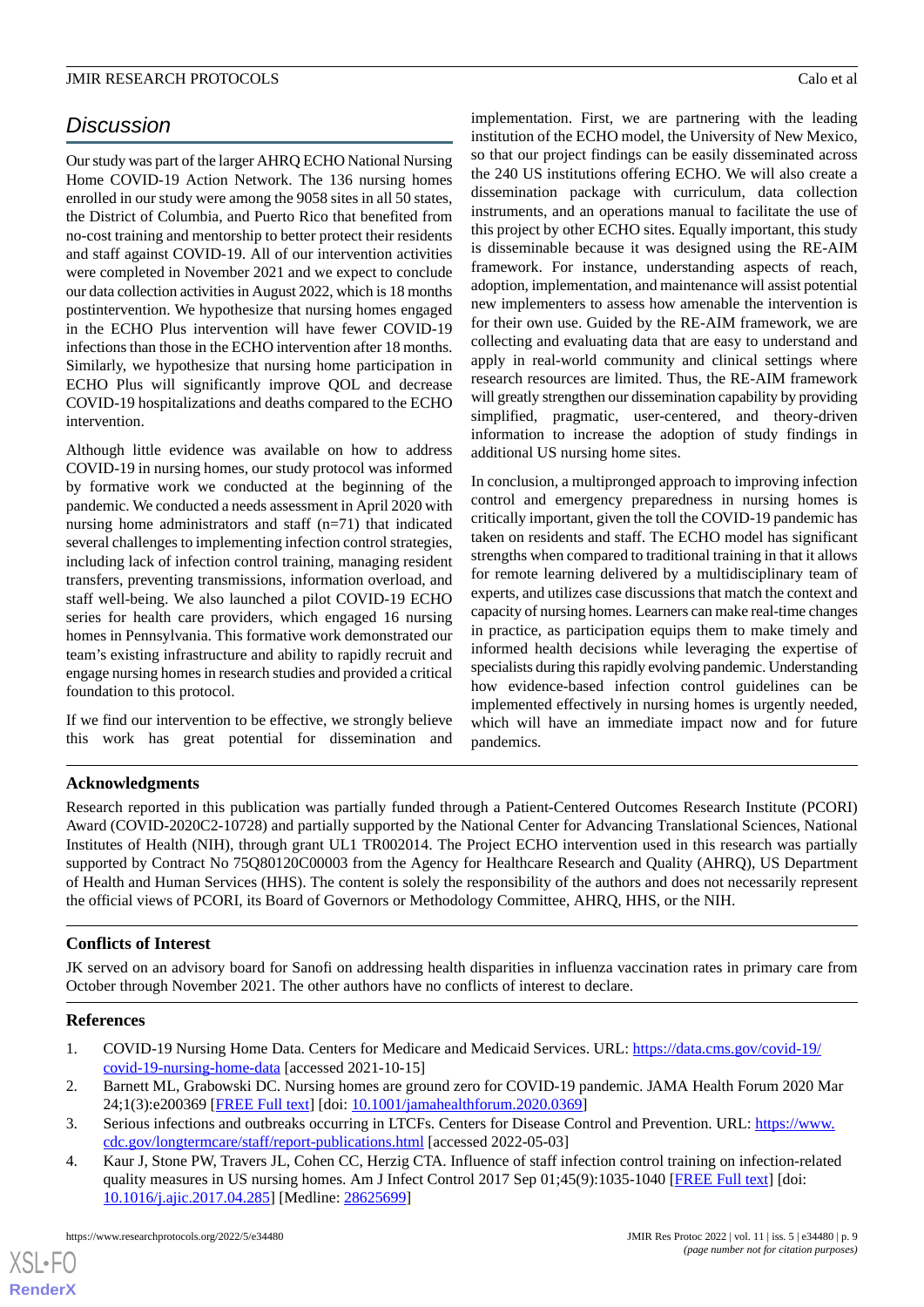- 5. Roup BJ, Roche JC, Pass M. Infection control program disparities between acute and long-term care facilities in Maryland. Am J Infect Control 2006 Apr;34(3):122-127. [doi: [10.1016/j.ajic.2005.12.010\]](http://dx.doi.org/10.1016/j.ajic.2005.12.010) [Medline: [16630974\]](http://www.ncbi.nlm.nih.gov/entrez/query.fcgi?cmd=Retrieve&db=PubMed&list_uids=16630974&dopt=Abstract)
- <span id="page-9-0"></span>6. Stone PW, Herzig CTA, Agarwal M, Pogorzelska-Maziarz M, Dick AW. Nursing home infection control program characteristics, CMS citations, and implementation of antibiotic stewardship policies: a national study. Inquiry 2018;55:46958018778636 [[FREE Full text](https://journals.sagepub.com/doi/10.1177/0046958018778636?url_ver=Z39.88-2003&rfr_id=ori:rid:crossref.org&rfr_dat=cr_pub%3dpubmed)] [doi: [10.1177/0046958018778636\]](http://dx.doi.org/10.1177/0046958018778636) [Medline: [29806527\]](http://www.ncbi.nlm.nih.gov/entrez/query.fcgi?cmd=Retrieve&db=PubMed&list_uids=29806527&dopt=Abstract)
- <span id="page-9-1"></span>7. Yeung WK, Tam WSW, Wong TW. Clustered randomized controlled trial of a hand hygiene intervention involving pocket-sized containers of alcohol-based hand rub for the control of infections in long-term care facilities. Infect Control Hosp Epidemiol 2011 Jan;32(1):67-76. [doi: [10.1086/657636](http://dx.doi.org/10.1086/657636)] [Medline: [21087125](http://www.ncbi.nlm.nih.gov/entrez/query.fcgi?cmd=Retrieve&db=PubMed&list_uids=21087125&dopt=Abstract)]
- <span id="page-9-3"></span><span id="page-9-2"></span>8. Interim infection prevention and control recommendations for patients with suspected or confirmed coronavirus disease 2019 (COVID-19) in healthcare settings. Centers for Disease Control and Prevention. 2020. URL: [https://www.cdc.gov/](https://www.cdc.gov/coronavirus/2019-ncov/hcp/infection-control-recommendations.html) [coronavirus/2019-ncov/hcp/infection-control-recommendations.html](https://www.cdc.gov/coronavirus/2019-ncov/hcp/infection-control-recommendations.html) [accessed 2020-05-09]
- <span id="page-9-4"></span>9. Key strategies to prepare for COVID-19 in long-term care facilities (LTCFs). Centers for Disease Control and Prevention. 2020. URL: <https://www.accesskent.com/Health/pdf/COVID-19/LTCF/5%20Key%20Messages%20for%20LTCFs.pdf> [accessed 2020-05-09]
- <span id="page-9-5"></span>10. Gould DM, Moralejo D, Drey N, Chudleigh JH, Taljaard M. Interventions to improve hand hygiene compliance in patient care. Cochrane Database Syst Rev 2017 Sep 01;9:CD005186 [\[FREE Full text\]](http://europepmc.org/abstract/MED/28862335) [doi: [10.1002/14651858.CD005186.pub4](http://dx.doi.org/10.1002/14651858.CD005186.pub4)] [Medline: [28862335](http://www.ncbi.nlm.nih.gov/entrez/query.fcgi?cmd=Retrieve&db=PubMed&list_uids=28862335&dopt=Abstract)]
- <span id="page-9-6"></span>11. Dykgraaf SH, Matenge S, Desborough J, Sturgiss E, Dut G, Roberts L, et al. Protecting nursing homes and long-term care facilities from COVID-19: a rapid review of international evidence. J Am Med Dir Assoc 2021 Oct;22(10):1969-1988 [[FREE Full text](https://linkinghub.elsevier.com/retrieve/pii/S1525-8610(21)00675-7)] [doi: [10.1016/j.jamda.2021.07.027\]](http://dx.doi.org/10.1016/j.jamda.2021.07.027) [Medline: [34428466\]](http://www.ncbi.nlm.nih.gov/entrez/query.fcgi?cmd=Retrieve&db=PubMed&list_uids=34428466&dopt=Abstract)
- <span id="page-9-7"></span>12. Nursing Home COVID-19 Action Network. Agency for Healthcare Research and Quality. URL: [https://www.ahrq.gov/](https://www.ahrq.gov/nursing-home/index.html) [nursing-home/index.html](https://www.ahrq.gov/nursing-home/index.html) [accessed 2021-06-01]
- <span id="page-9-8"></span>13. Glasgow RE, Vogt TM, Boles SM. Evaluating the public health impact of health promotion interventions: the RE-AIM framework. Am J Public Health 1999 Sep;89(9):1322-1327. [doi: [10.2105/ajph.89.9.1322\]](http://dx.doi.org/10.2105/ajph.89.9.1322) [Medline: [10474547](http://www.ncbi.nlm.nih.gov/entrez/query.fcgi?cmd=Retrieve&db=PubMed&list_uids=10474547&dopt=Abstract)]
- <span id="page-9-9"></span>14. Centers for MedicareMedicaid Services. Minimum Data Set 3.0 Public Reports. Centers for Medicare and Medicaid Services. URL: [https://www.cms.gov/Research-Statistics-Data-and-Systems/Computer-Data-and-Systems/](https://www.cms.gov/Research-Statistics-Data-and-Systems/Computer-Data-and-Systems/Minimum-Data-Set-3-0-Public-Reports) [Minimum-Data-Set-3-0-Public-Reports](https://www.cms.gov/Research-Statistics-Data-and-Systems/Computer-Data-and-Systems/Minimum-Data-Set-3-0-Public-Reports) [accessed 2020-05-19]
- <span id="page-9-11"></span><span id="page-9-10"></span>15. Fernandez ME, Walker TJ, Weiner BJ, Calo WA, Liang S, Risendal B, et al. Developing measures to assess constructs from the Inner Setting domain of the Consolidated Framework for Implementation Research. Implement Sci 2018 Mar 27;13(1):52. [doi: [10.1186/s13012-018-0736-7](http://dx.doi.org/10.1186/s13012-018-0736-7)] [Medline: [29587804](http://www.ncbi.nlm.nih.gov/entrez/query.fcgi?cmd=Retrieve&db=PubMed&list_uids=29587804&dopt=Abstract)]
- <span id="page-9-12"></span>16. Shea CM, Jacobs SR, Esserman DA, Bruce K, Weiner BJ. Organizational readiness for implementing change: a psychometric assessment of a new measure. Implement Sci 2014 Jan 10;9:7. [doi: [10.1186/1748-5908-9-7](http://dx.doi.org/10.1186/1748-5908-9-7)] [Medline: [24410955\]](http://www.ncbi.nlm.nih.gov/entrez/query.fcgi?cmd=Retrieve&db=PubMed&list_uids=24410955&dopt=Abstract)
- 17. Nutting PA, Crabtree BF, Stewart EE, Miller WL, Palmer RF, Stange KC, et al. Effect of facilitation on practice outcomes in the National Demonstration Project model of the patient-centered medical home. Ann Fam Med 2010;8(Suppl 1):S33-44; S92 [[FREE Full text](http://www.annfammed.org/cgi/pmidlookup?view=long&pmid=20530393)] [doi: [10.1370/afm.1119\]](http://dx.doi.org/10.1370/afm.1119) [Medline: [20530393\]](http://www.ncbi.nlm.nih.gov/entrez/query.fcgi?cmd=Retrieve&db=PubMed&list_uids=20530393&dopt=Abstract)
- <span id="page-9-14"></span><span id="page-9-13"></span>18. Solberg LI, Asche SE, Margolis KL, Whitebird RR. Measuring an organization's ability to manage change: the change process capability questionnaire and its use for improving depression care. Am J Med Qual 2008;23(3):193-200. [doi: [10.1177/1062860608314942\]](http://dx.doi.org/10.1177/1062860608314942) [Medline: [18539980\]](http://www.ncbi.nlm.nih.gov/entrez/query.fcgi?cmd=Retrieve&db=PubMed&list_uids=18539980&dopt=Abstract)
- 19. Coronavirus Disease 2019 (COVID-19) preparedness checklist for nursing Homes and other long-term care settings. Centers for Disease Control and Prevention. 2019. URL: [https://www.cdc.gov/coronavirus/2019-ncov/downloads/](https://www.cdc.gov/coronavirus/2019-ncov/downloads/novel-coronavirus-2019-Nursing-Homes-Preparedness-Checklist_3_13.pdf) [novel-coronavirus-2019-Nursing-Homes-Preparedness-Checklist\\_3\\_13.pdf](https://www.cdc.gov/coronavirus/2019-ncov/downloads/novel-coronavirus-2019-Nursing-Homes-Preparedness-Checklist_3_13.pdf) [accessed 2020-05-19]
- 20. Halladay JR, DeWalt DA, Wise A, Qaqish B, Reiter K, Lee S, et al. More extensive implementation of the chronic care model is associated with better lipid control in diabetes. J Am Board Fam Med 2014;27(1):34-41 [\[FREE Full text\]](http://www.jabfm.org/cgi/pmidlookup?view=long&pmid=24390884) [doi: [10.3122/jabfm.2014.01.130070\]](http://dx.doi.org/10.3122/jabfm.2014.01.130070) [Medline: [24390884](http://www.ncbi.nlm.nih.gov/entrez/query.fcgi?cmd=Retrieve&db=PubMed&list_uids=24390884&dopt=Abstract)]

# **Abbreviations**

[XSL](http://www.w3.org/Style/XSL)•FO **[RenderX](http://www.renderx.com/)**

AHRQ: Agency for Healthcare Research and Quality **CDC:** Centers for Disease Control and Prevention **CMS:** Centers for Medicare and Medicaid Services **CPCQ:** Change Process Capacity Questionnaire **ECHO:** Extension for Community Health Outcomes **GEE:** generalized estimating equation **HHS:** US Department of Health and Human Services **IHI:** Institute for Healthcare Improvement **NIH:** National Institutes of Health **ORIC:** Organizational Readiness for Implementing Change scale **PAR:** Practice Adaptive Reserve scale PCORI: Patient-Centered Outcomes Research Institute